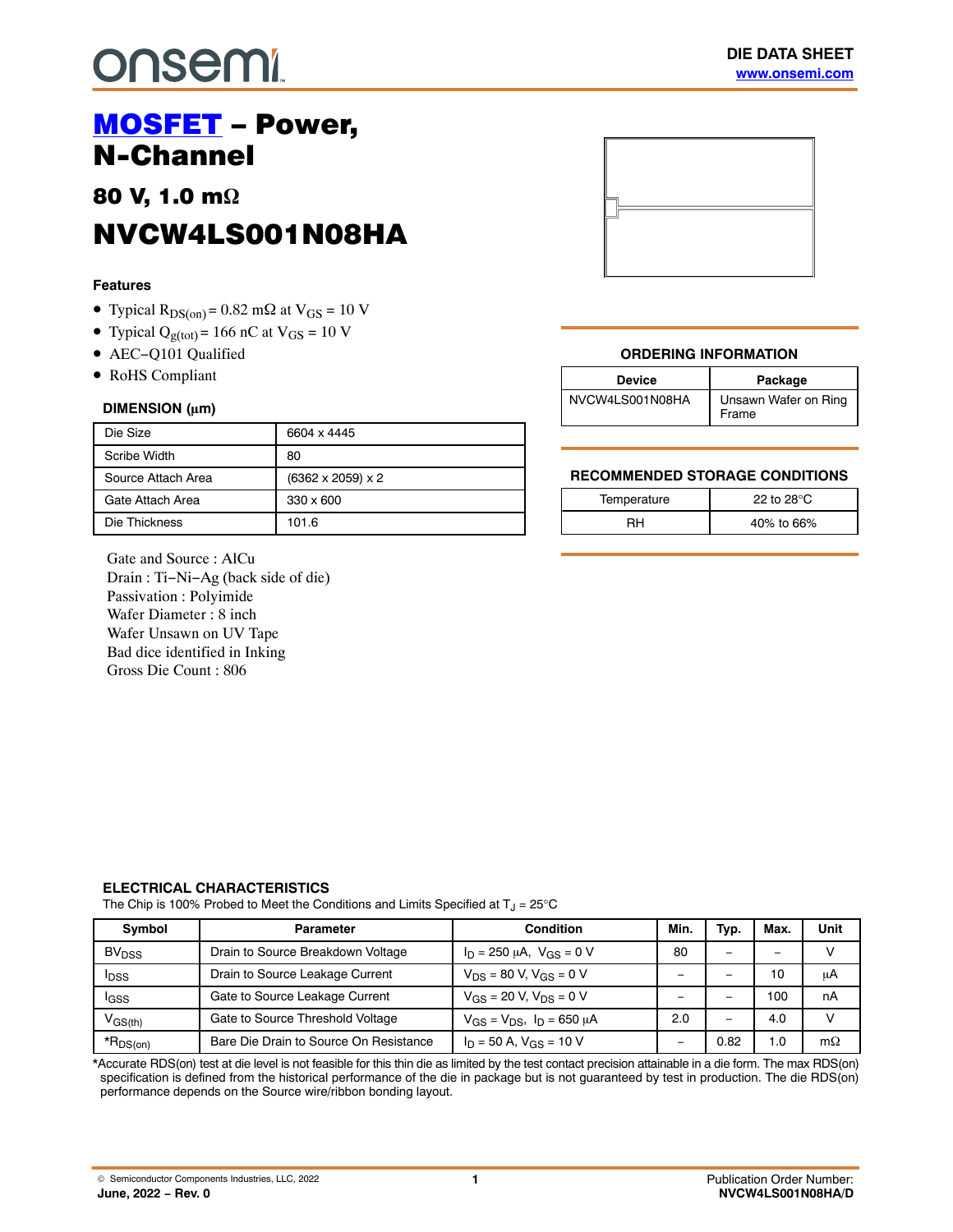#### **ABSOLUTE MAXIMUM RATINGS**

in Reference to the NVBLS1D1N08H electrical data in TOLL ( $T_J = 25^{\circ}$ C unless otherwise noted)

| Symbol             | <b>Parameter</b>                                      |                               | Ratings         | Unit |  |
|--------------------|-------------------------------------------------------|-------------------------------|-----------------|------|--|
| V <sub>DSS</sub>   | Drain to Source Voltage                               |                               | 80              |      |  |
| $V_{\rm GS}$       | Gate to Source Voltage                                |                               | ±20             |      |  |
| Ιŋ                 | Continuous Drain Current $R_{0,1}$ (Note 1, 2)        | $T_{\rm C}$ = 25 $^{\circ}$ C | 351             | A    |  |
|                    |                                                       | $T_C = 100^{\circ}C$          | 248             | A    |  |
| $P_D$              | Power Dissipation $R_{A,IC}$ (Note 1)                 | $T_{\rm C}$ = 25 $^{\circ}$ C | 311             | W    |  |
|                    |                                                       | $T_C = 100^{\circ}C$          | 156             | W    |  |
| $E_{AS}$           | Single Pulse Avalanche Energy ( $I_{L(pk)} = 31.9$ A) |                               | 1580            | mJ   |  |
| $T_{J,}$ $T_{STG}$ | Operating and Storage Temperature                     |                               | $-55$ to $+175$ | °C   |  |

Stresses exceeding those listed in the Maximum Ratings table may damage the device. If any of these limits are exceeded, device functionality should not be assumed, damage may occur and reliability may be affected.

1. The entire application environment impacts the thermal resistance values shown, they are not constants and are only valid for the particular conditions noted.

2. Maximum current for pulses as long as 1 second is higher but is dependent on pulse duration and duty cycle.

#### **THERMAL CHARACTERISTICS**

| <b>Symbol</b>             | Parameter                                                     | Value | Unit          |
|---------------------------|---------------------------------------------------------------|-------|---------------|
| $R_{\theta J\,C}$         | Thermal Resistance, Junction to Case Steady State             | 0.48  | $\degree$ C/W |
| $\mathsf{R}_{\Theta}$ J A | Thermal Resistance, Junction to Ambient Steady State (Note 3) | 35.8  | $\degree$ C/W |

3. Surface−mounted on FR4 board using a 650 mm2, 2 oz. Cu pad.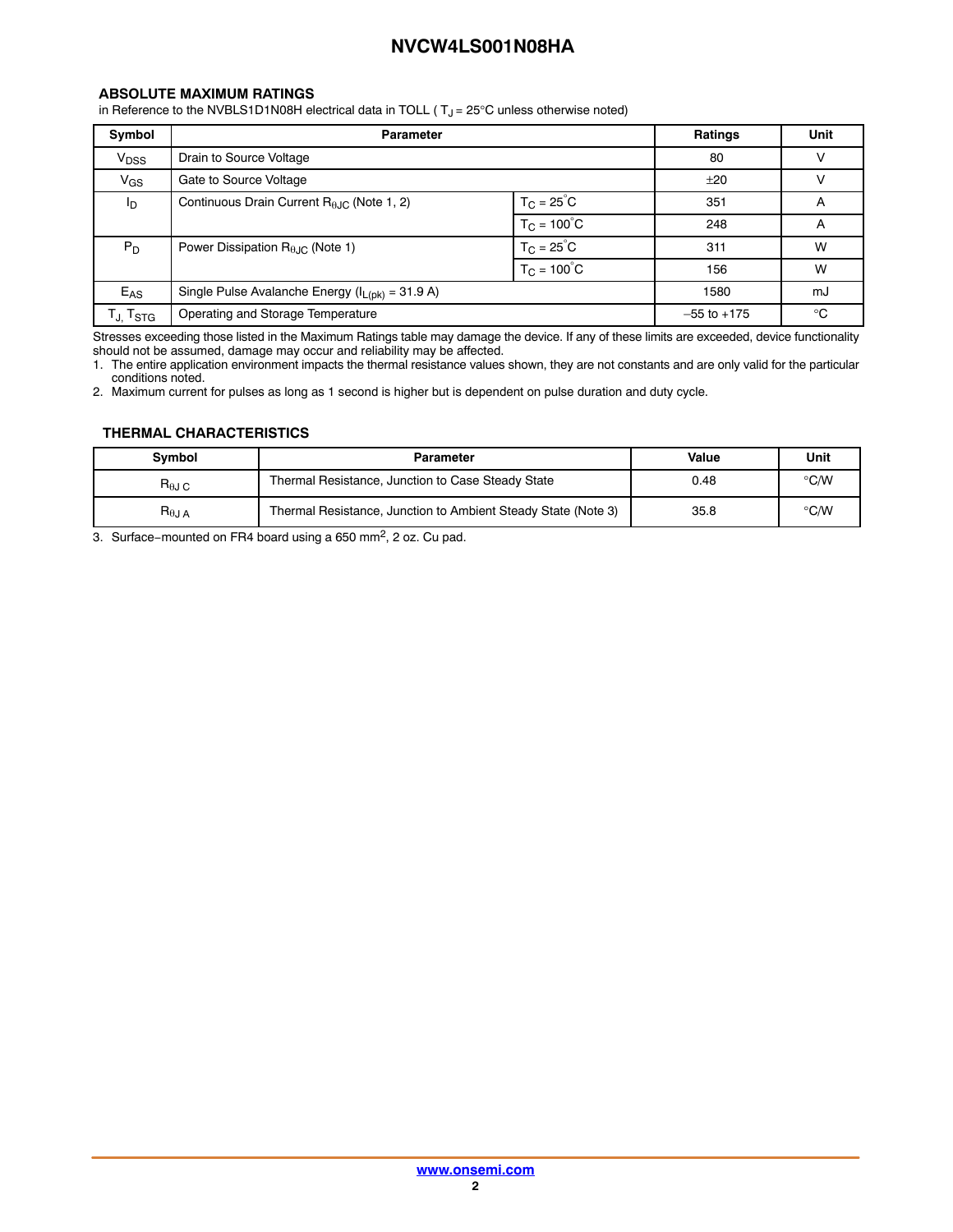## **ELECTRICAL CHARACTERISTICS**

in Reference to the NVBLS1D1N08H electrical data in TOLL ( $T_J$  = 25°C unless otherwise noted)

| Symbol                      | Parameter                                 | <b>Conditions</b>                                            | Min.                     | Typ.                     | Max.                     | Unit      |
|-----------------------------|-------------------------------------------|--------------------------------------------------------------|--------------------------|--------------------------|--------------------------|-----------|
| <b>OFF CHARACTERISTICS</b>  |                                           |                                                              |                          |                          |                          |           |
| <b>BV<sub>DSS</sub></b>     | Drain to Source Breakdown Voltage         | $I_D = 250 \mu A$ , $V_{GS} = 0 V$                           | 80                       | $\overline{\phantom{0}}$ | $\equiv$                 | V         |
| <b>l</b> <sub>DSS</sub>     | Drain to Source Leakage Current           | $V_{DS}$ = 80 V, $V_{GS}$ = 0 V                              |                          |                          | 10                       | μA        |
| l <sub>GSS</sub>            | Gate to Source Leakage Current            | $V_{DS} = 0 V$ , $V_{GS} = 20 V$                             | $\equiv$                 |                          | 100                      | nA        |
|                             | <b>ON CHARACTERISTICS (Note 4)</b>        |                                                              |                          |                          |                          |           |
| $V_{GS(th)}$                | Gate to Source Threshold Voltage          | $V_{GS} = V_{DS} I_D = 650 \mu A$                            | 2.0                      |                          | 4.0                      | V         |
| $R_{DS(on)}$                | Drain to Source On-Resistance             | $V_{GS}$ = 10 V, $I_D$ = 50 A                                | $\qquad \qquad -$        | 0.92                     | 1.05                     | $m\Omega$ |
| <b>g<sub>FS</sub></b>       | Forward Transconductance                  | $V_{DS}$ = 5 V, $I_D$ = 50 A                                 | L.                       | 213                      | $\overline{a}$           | S         |
|                             | <b>CHARGES, CAPACITANCE</b>               |                                                              |                          |                          |                          |           |
| $\mathrm{C_{iss}}$          | Input Capacitance                         | $V_{DS}$ = 40 V, $V_{GS}$ = 0 V,                             | $\equiv$                 | 11200                    | $\overline{\phantom{0}}$ | pF        |
| $C_{\rm oss}$               | <b>Output Capacitance</b>                 | $f = 1$ MHz                                                  | $\overline{\phantom{0}}$ | 1600                     | $\equiv$                 | pF        |
| C <sub>rss</sub>            | Reverse Transfer Capacitance              |                                                              | $\equiv$                 | 49                       | $\overline{\phantom{0}}$ | pF        |
| $Q_{g(ToT)}$                | <b>Total Gate Charge</b>                  | $V_{GS}$ = 10 V, $V_{DS}$ = 64 V I <sub>D</sub> = 50 A       | $\equiv$                 | 166                      | $\equiv$                 | nC        |
| $Q_{g(th)}$                 | <b>Threshold Gate Charge</b>              |                                                              | $\equiv$                 | 29                       | $\equiv$                 | nC        |
| $Q_{gs}$                    | Gate to Source Gate Charge                |                                                              | $\equiv$                 | 44                       | $\equiv$                 | nC        |
| $Q_{gd}$                    | Gate to Drain "Miller" Charge             |                                                              | $\equiv$                 | 35                       | $\equiv$                 | nC        |
|                             | <b>SWITCHING CHARACTERISTICS (Note 5)</b> |                                                              |                          |                          |                          |           |
| $t_{d(on)}$                 | Turn-On Delay Time                        | $V_{DS}$ = 64 V, $I_D$ = 50 A, $V_{GS}$ = 10 V,              | $\equiv$                 | 45                       | $\equiv$                 | ns        |
| $t_r$                       | <b>Rise Time</b>                          | $R_G = 6 \Omega$                                             | $\qquad \qquad -$        | 43                       | $\equiv$                 | ns        |
| $t_{d(off)}$                | Turn-Off Delay Time                       |                                                              | $\qquad \qquad -$        | 141                      | $\overline{\phantom{0}}$ | ns        |
| $\mathfrak{t}_{\mathsf{f}}$ | Fall Time                                 |                                                              | $\qquad \qquad -$        | 43                       | $\overline{\phantom{0}}$ | ns        |
|                             | <b>DRAIN-SOURCE DIODE CHARACTERISTICS</b> |                                                              |                          |                          |                          |           |
| <b>V<sub>SD</sub></b>       | Source to Drain Diode Voltage             | $I_S = 50$ A, $V_{GS} = 0$ V                                 | $\frac{1}{2}$            | $\overline{\phantom{0}}$ | 1.2                      | V         |
| $t_{rr}$                    | Reverse Recovery Time                     | $I_S = 50$ A, $V_{GS} = 0$ V, dl <sub>S</sub> /dt = 100 A/µs | $\overline{\phantom{0}}$ | 92                       | -                        | ns        |

Product parametric performance is indicated in the Electrical Characteristics for the listed test conditions, unless otherwise noted. Product performance may not be indicated by the Electrical Characteristics if operated under different conditions.

Q<sub>rr</sub> Reverse Recovery Charge **Figure 1** + 234 − nC

4. Pulse Test: pulse width  $\leq 300$  µs, duty cycle  $\leq 2\%$ .

5. Switching characteristics are independent of operating junction temperatures.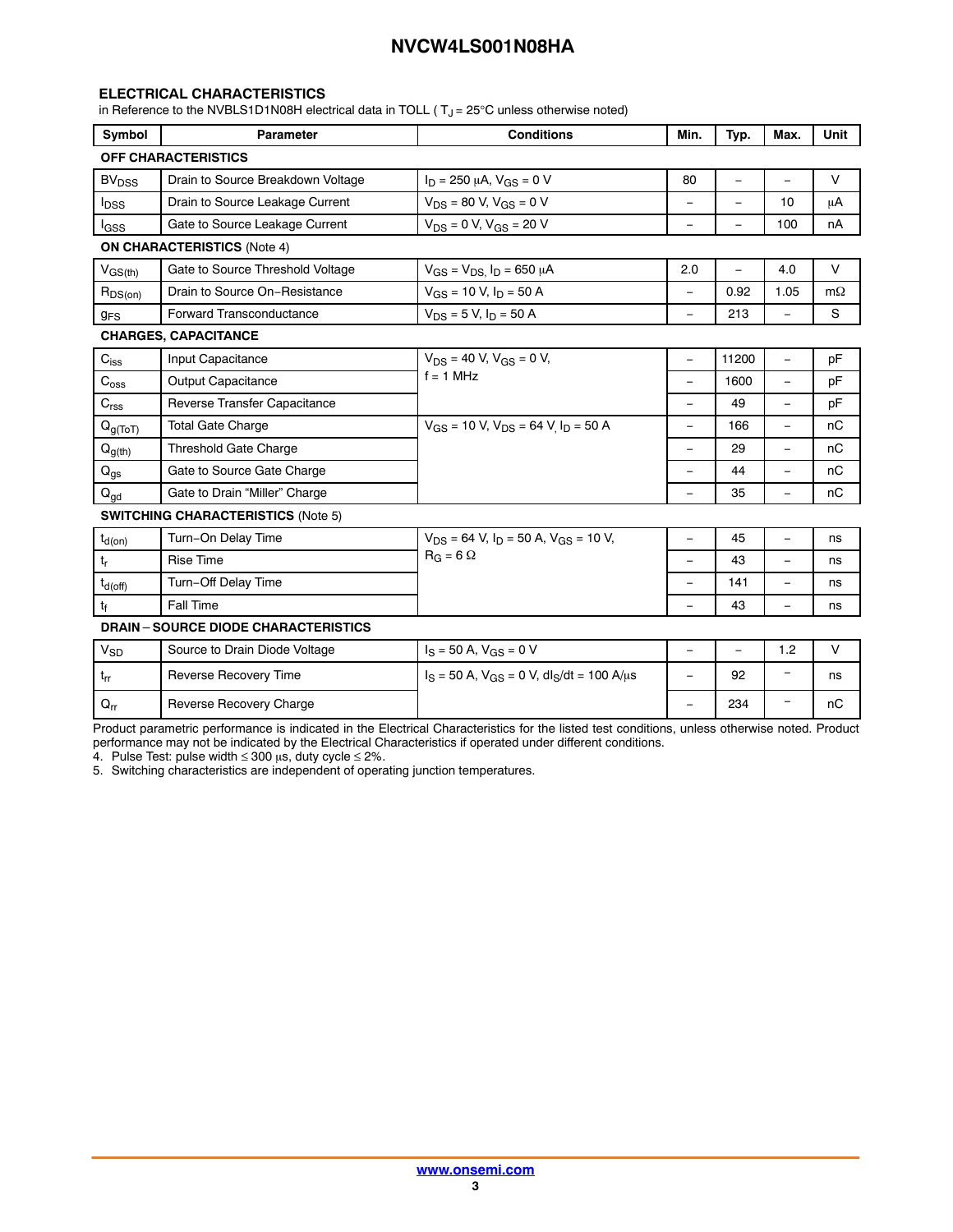## **TYPICAL CHARACTERISTICS**

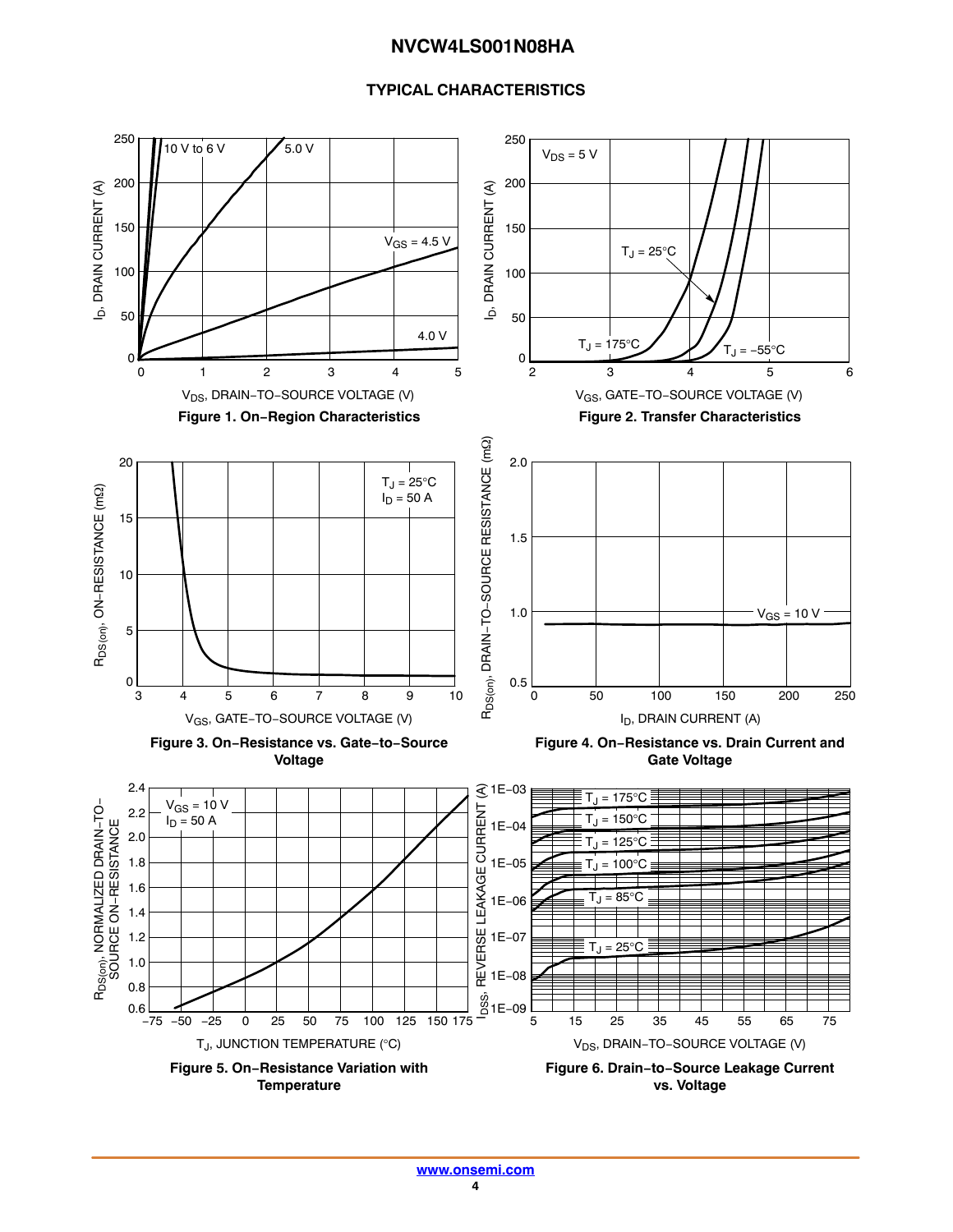## **TYPICAL CHARACTERISTICS**